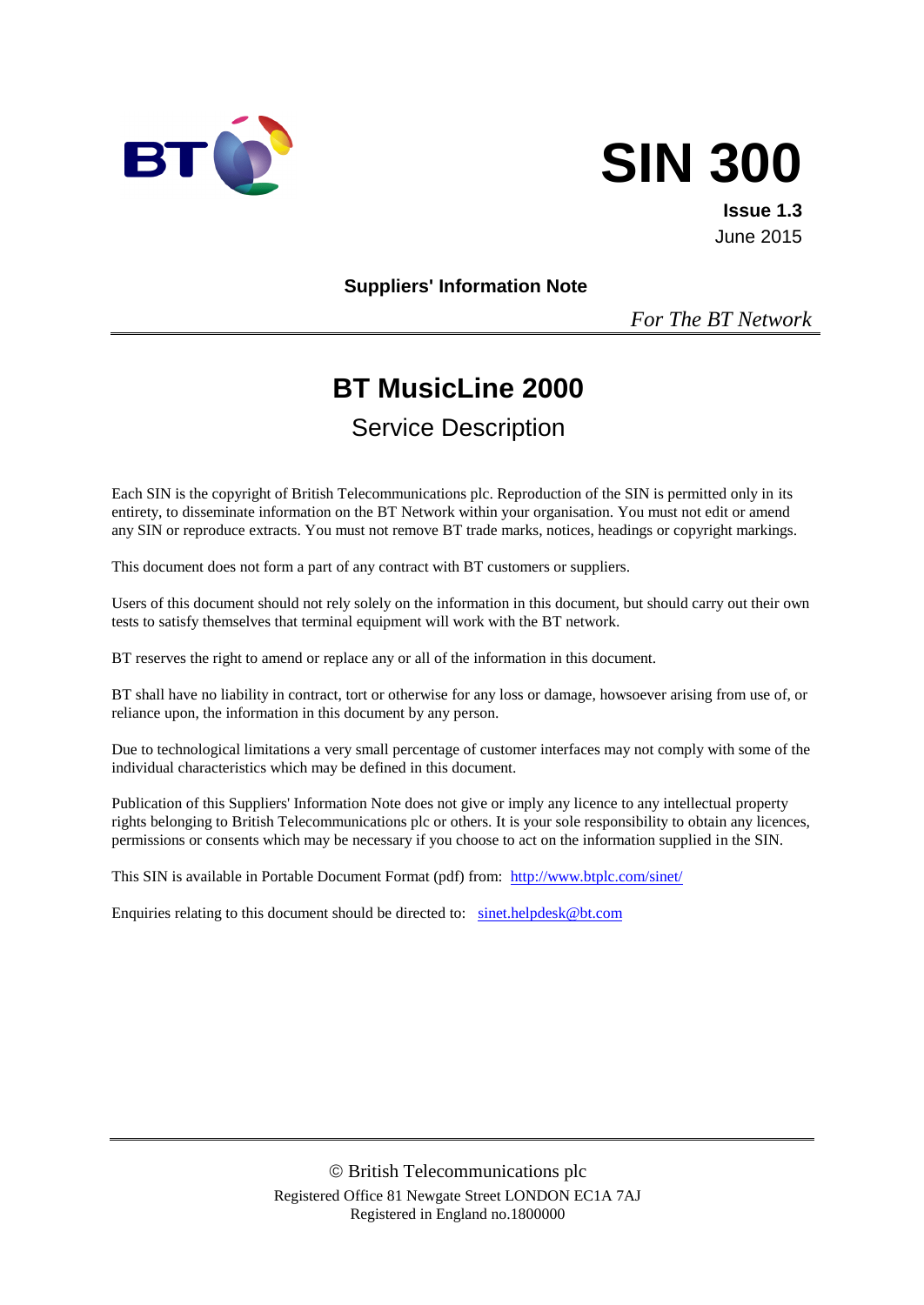# **CONTENTS**

| $\mathbf{1}$ .   |       |  |
|------------------|-------|--|
| 2.               |       |  |
| 2.1              |       |  |
| 2.2              |       |  |
| 2.3              |       |  |
|                  | 2.3.1 |  |
|                  | 2.3.2 |  |
|                  | 2.3.3 |  |
| 2.4              |       |  |
| 3.               |       |  |
|                  |       |  |
| $\overline{4}$ . |       |  |
| 4.1              |       |  |
| 4.2.             |       |  |
|                  | 4.2.1 |  |
|                  | 4.2.2 |  |
| 4.3              |       |  |
|                  | 4.3.1 |  |
|                  | 4.3.2 |  |
| 5 <sub>1</sub>   |       |  |
| 6.               |       |  |
| 7.               |       |  |
| 8.               |       |  |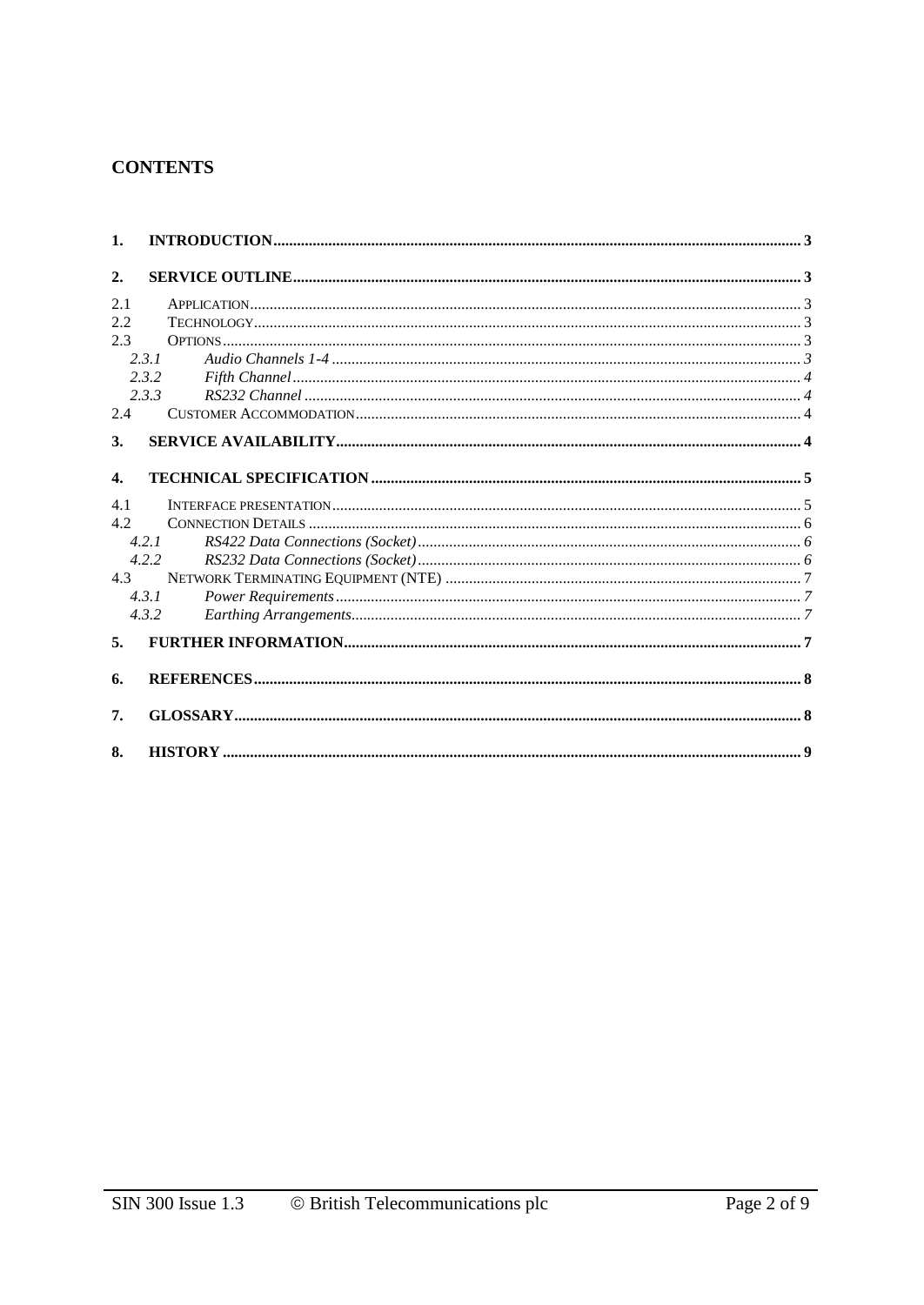# **1. Introduction**

This Suppliers Information Note (SIN) describes the BT MusicLine 2000 range of services and provides technical information for terminal equipment manufacturers and suppliers.

# **2. Service outline**

# **2.1 Application**

MusicLine 2000 is a highly flexible point-to-point service that meets today's variety of needs of Radio and TV broadcasters. The standard service consists of a Forward Direction 15kHz stereophonic service. Options allow for additional Forward Direction or Reverse Direction 15kHz channels, as well as the inclusion of multiple control channels and multiple 64kbit/s channels.

MusicLine 2000 meets the needs of FM broadcasters and is also suitable for other high quality speech or music transmissions. Additional options can be used to increase the number of programmes carried and also provide telemetry, data transfer and inter-studio communications.

Uses include multiple delivery of programmes to transmitter sites. The service can be adapted to provide full remote operation of a studio enabling economies to be made by pooling engineering and programming resources at off-peak times.

# **2.2 Technology**

The service is a transmission path connecting two points within the UK.

This service uses an NTE configured to deliver the chosen customers requirements (see 2.3 below) This bearer circuit provides a basic service of a unidirectional stereo audio circuit, analogue presented at each end.

# **2.3 Options**

The basic service provides a high quality audio stereo path in one direction.

Several options may be added singly or in combination to the basic service as outlined below.

## **2.3.1 Audio Channels 1-4**

Audio channels 1 & 2 are provided with the basic service.

One or two additional 15 kHz audio channels may be added in either forward and/or reverse directions.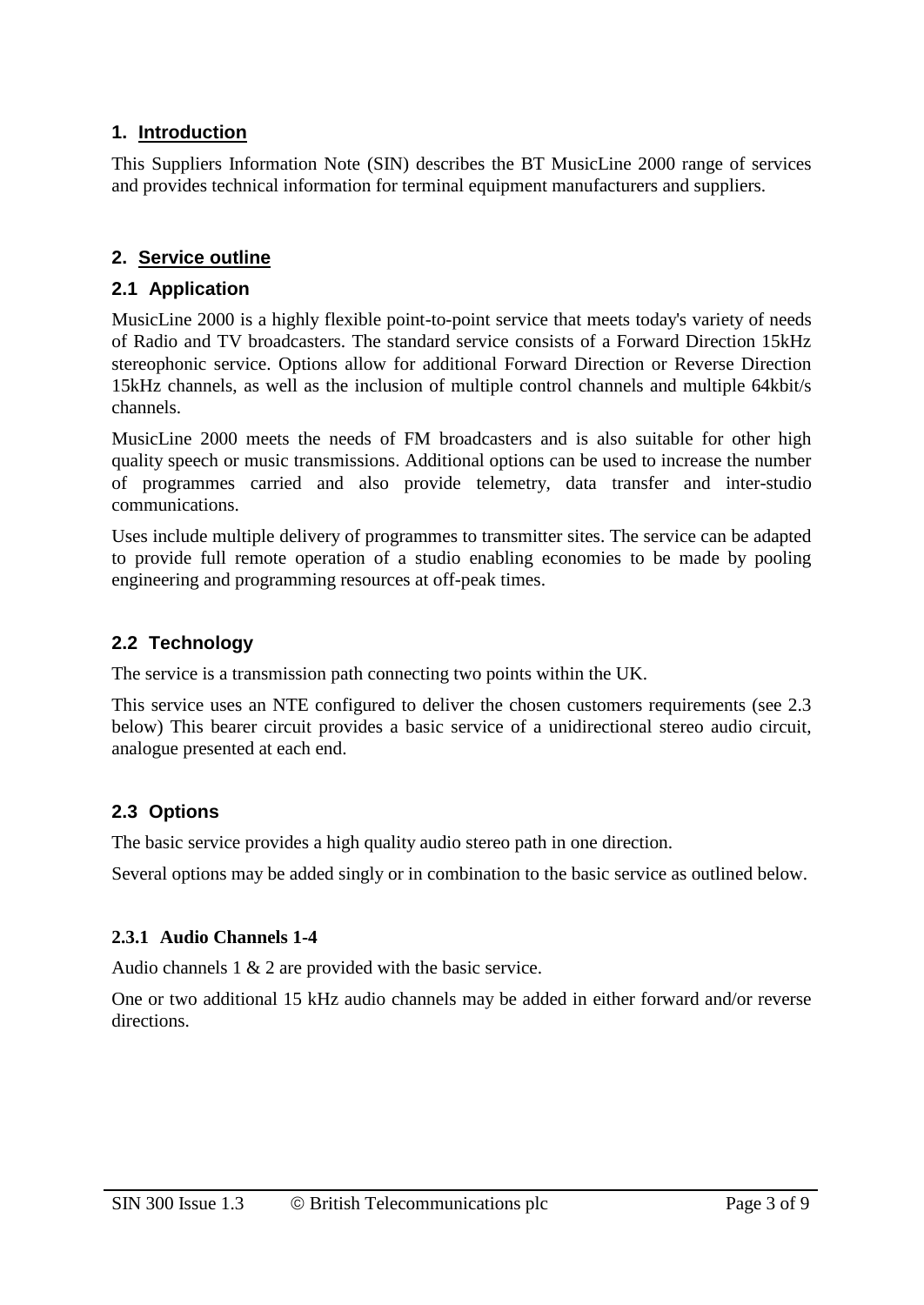# **2.3.2 Fifth Channel**

A fifth channel may be configured in any ONE of the following options below**:**

- **a)** One additional 15kHz audio channel may be added in the forward direction (However this fifth forward 15kHz audio channel can only be used in conjunction with channels 1-4 all being in the forward direction as well),or
- **b)** Six bi-directional speechband (3.5kHz) channels may be added to the basic service (this is only available in conjuction with channels 1-4 being used to provide 2 forward and 2 reverse 15kHz channels) or,
- **c)** Three bi-directional 64kbit/s data channels and three bi-directional speechband (3.5kHz) channels.

## **2.3.3 RS232 Channel**

The equipment can supply a duplex RS232 at 9600 Baud. The RS232 interface is offered as an optional addition to the basic service. This option is presented as a 25-way D type female connector.

# **2.4 Customer Accommodation**

The service requires the customer to provide accommodation (including space, power, security and environmental control) for terminating equipment.

MusicLine 2000 NTE is rack/cabinet mounted using standard 19 inch mounting practice.

## **3. Service availability**

This product is no longer available for new supply.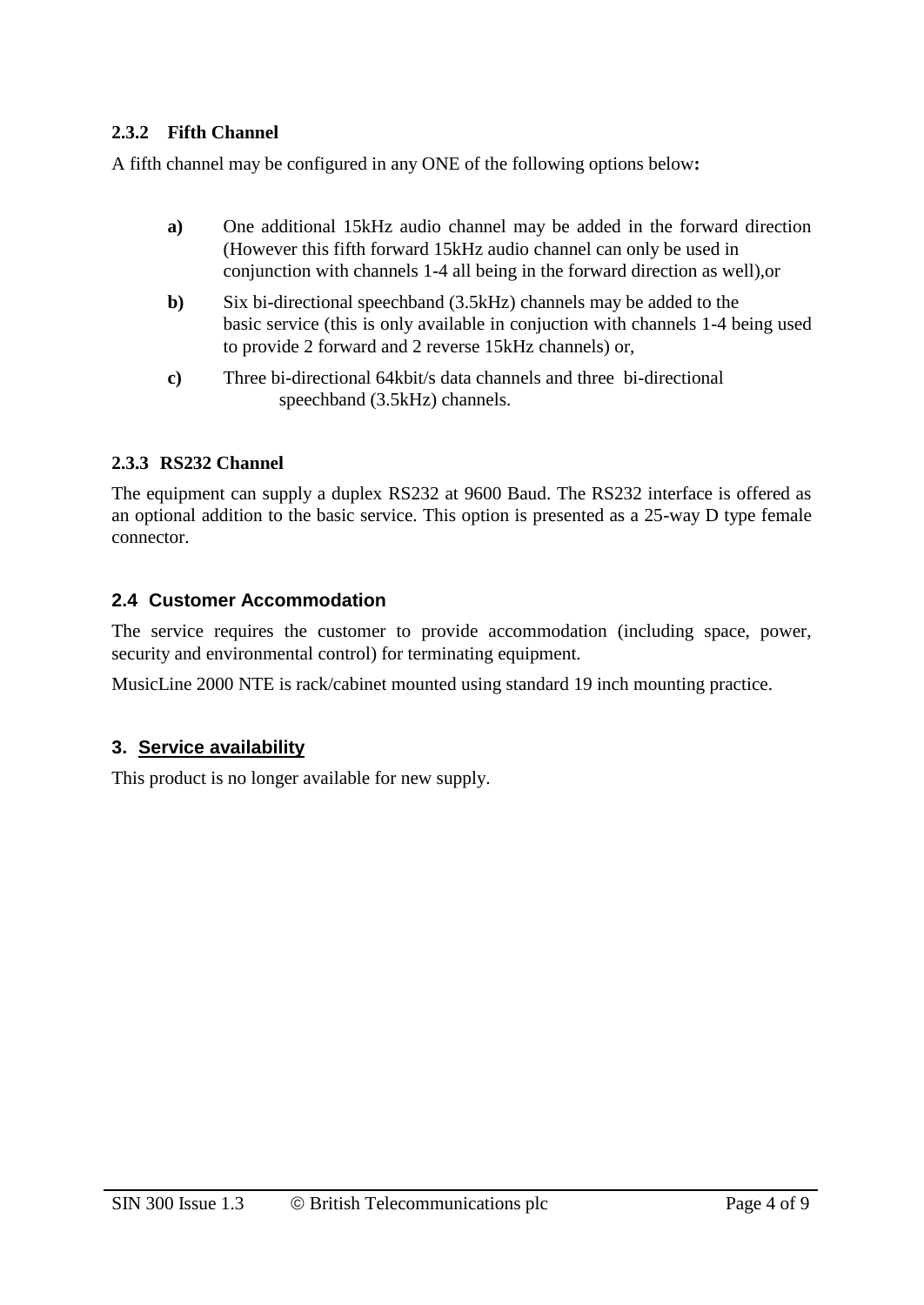# **4. Technical specification**

# **4.1 Interface presentation**

| <b>NTE</b><br><b>Interfaces</b>               | <b>Electrical presentation</b>                                                                                                                                                                                           | <b>Physical presentation</b>                                                             |
|-----------------------------------------------|--------------------------------------------------------------------------------------------------------------------------------------------------------------------------------------------------------------------------|------------------------------------------------------------------------------------------|
| <b>Audio Inputs</b><br><b>Each Channel</b>    | Balanced pair 600 Ohms Termination Impedance<br>Max level +9dBm note 3<br>Nominal Bandwidth: 20Hz to 15kHz<br>Loss/Frequency for any single frequency:<br>±0.5dB; Range: 20Hz to 14kHz<br>±0.75dB; Range: 14kHz to 15kHz | Customer connection - solder<br>tags<br>Test access - 2 by 4 mm U links<br>note 1        |
| <b>Audio Outputs</b><br><b>Each Channel</b>   | Balanced pair 600 Ohms Source Impedance<br>Max level +9dBm note 3<br>Nominal Bandwidth: 20Hz to 15kHz<br>Loss/Frequency for any single frequency:<br>±0.5dB; Range: 20Hz to 14kHz<br>±0.75dB; Range: 14kHz to 15kHz      | Customer connection - solder<br>tags<br>Test access - 2 by 4 mm U links<br>note 1        |
| Speechband<br>Inputs<br><b>Each Channel</b>   | Balanced pair 600 Ohms Termination Impedance<br>Max level $+9d$ Bm note 4<br>Nominal Bandwidth: 300Hz to 3.4kHz. ITU-T<br>Rec.G.712 <sup>[1]</sup> Figure $3/G.712$ refers.                                              | Customer connection - solder<br>tags<br>Test access - 2 by 4 mm U links<br>note 1        |
| Speechband<br>Outputs<br><b>Each Channel</b>  | Balanced pair 600 Ohms Source Impedance<br>Max level +9dBm note 4<br>Nominal Bandwidth: 300Hz to 3.4kHz. ITU-T<br>Rec.G.712 <sup>[1]</sup> Figure $3/G.712$ refers.                                                      | Customer connection - solder<br>tags<br>Test access - 2 by 4 mm U links<br>note 1        |
| 64kbit/s Data                                 | Bi-directional data RS422<br>64 kbit/s $+/- 50$ ppm                                                                                                                                                                      | 15 Way D type connector<br>Female on data access panel<br>Male for Customer Cable note 2 |
| <b>RS232</b><br>$(A \text{ and } B)$<br>ends) | RS232 Serial Binary Data<br>Duplex Asynchronous<br>@ 9600 Baud<br>conforming to ITU-T V.24 <sup>[2]</sup>                                                                                                                | 25 way D-type<br>Female (BT Equipment)<br>Male (Customer Cable)                          |

The following interfaces are provided by the Network Terminating Equipment (NTE):

Table 1

*Note 1: These services are presented to the customer by means of a front mounted 19 inch practise test access panel occupying 1 RU of space.*

*Note 2: These services are presented to the customer by means of a 19 inch practise rear mounted data access panel occupying 2 RU of space.*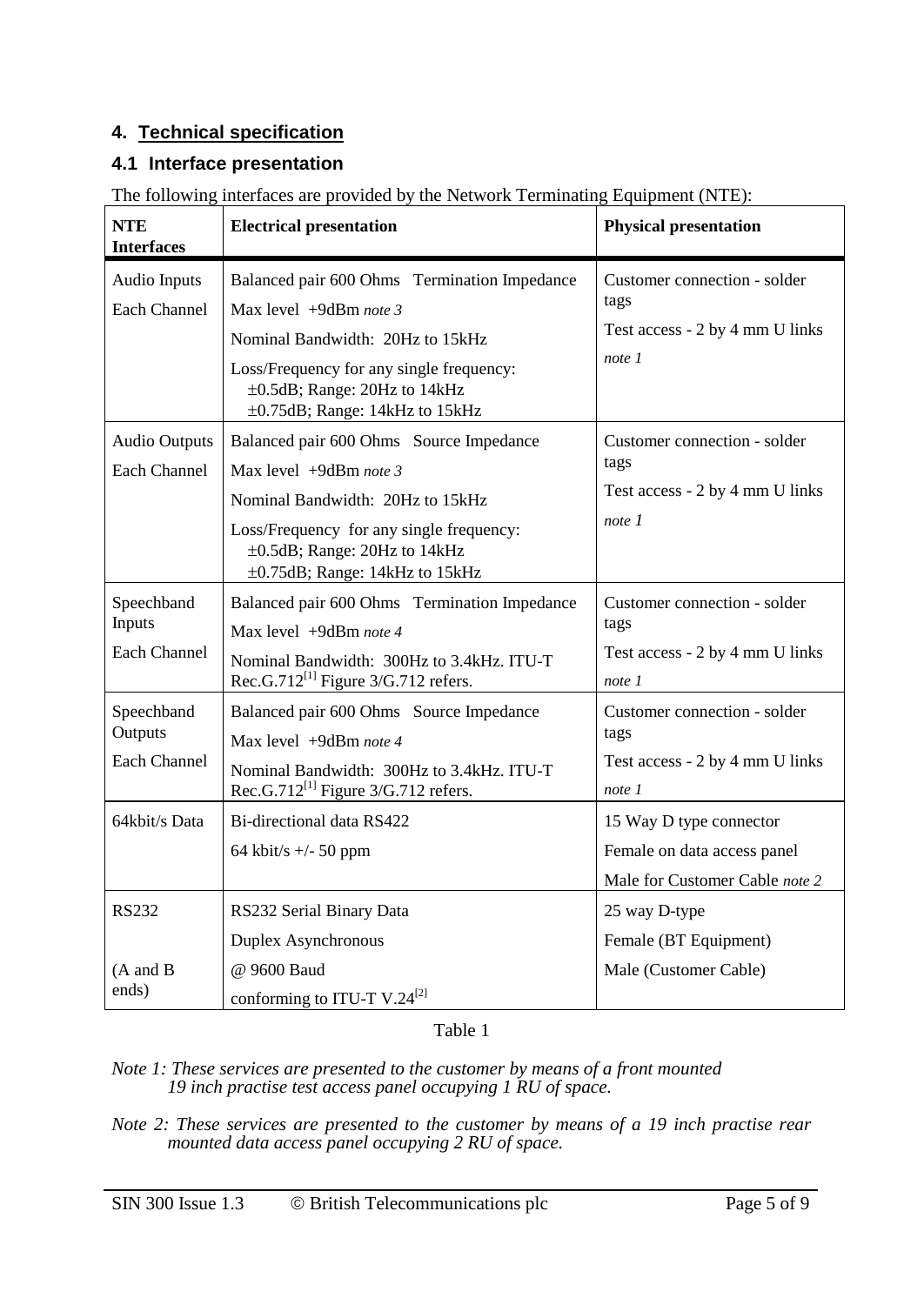- *Note 3: Maximum level - total power level over the range 20Hz to 15kHz is not to exceed +9dBm.*
- *Note 4: Maximum level - total power level over the range 300Hz to 3.4kHz is not to exceed +9dBm.*

# **4.2 Connection Details**

## **4.2.1 RS422 Data Connections (Socket)**

| Pin No. | Signal     | Description               |
|---------|------------|---------------------------|
| 2       | $TX +$     | Transmit Data $+$ ve leg  |
| 9       | $TX -$     | Transmit Data - ve leg    |
| 4       | $RX +$     | Receive Data $+$ ve leg   |
| 11      | $RX -$     | Receive Data $+$ ve leg   |
| 6       | $TC +$     | Transmit $Clock + ve leg$ |
| 13      | TC-        | Transmit Clock - ve leg   |
| 8       | <b>GND</b> | Ground                    |
|         |            | Ground / connector screen |

Transmit is the direction in which an electrical signal originating in the terminal equipment passes to the MusicLine circuit.

## **4.2.2 RS232 Data Connections (Socket)**

| Pin No. | Signal     | Description          |
|---------|------------|----------------------|
|         | TXD        | <b>Transmit Data</b> |
|         | <b>RXD</b> | Receive Data         |
|         | ÷ND        | Ground               |

Transmit is the direction in which an electrical signal originating in the terminal equipment passes to the MusicLine circuit.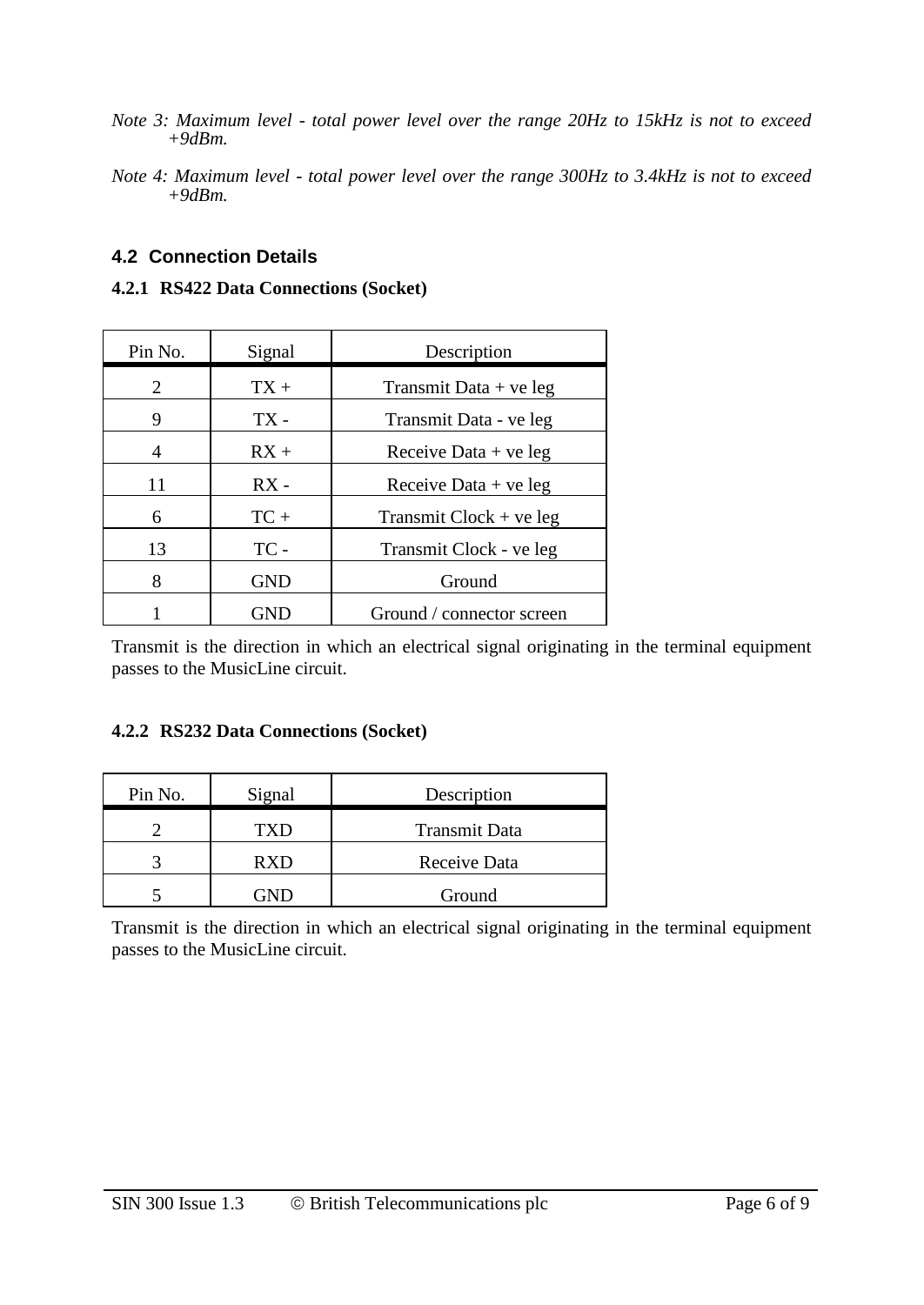# **4.3 Network Terminating Equipment (NTE)**

# **4.3.1 Power Requirements**

The rack/cabinet requires a customer supplied local mains 10 amp un-switched fused spur 50 Hz AC power source within 2 metres of the equipment.

The NTE requires a -48 volt DC power supply provided by a Power Unit. The power consumption of the NTE will be approximately 25 watts.

A customer supplied -48volt DC supply shall conform to BTNR 2511  $^{[3]}$ EN 60950<sup>[4]</sup> and EN41003<sup>[5]</sup>

*NOTE: A 13 amp socket from a technical supply for test equipment in close proximity to the rack/cabinet should be supplied.*

## **4.3.2 Earthing Arrangements**

A quiet earth will be required for the equipment.

The normal mains supply earth should not be connected to the BT rack/cabinet in addition to the Quiet ( Technical ) Earth.

Inter-Rack earthing (i.e.: between the BT rack and any customer rack). Customer rack earth must not be mains earth. The resistance between the BT rack and the Customer rack, must be less than 0.25 Ohms.

The mains safety earth should not be connected to the quiet / technical earth as this will compromise noise performance and introduce earth loops.

# **5. Further information**

If you have enquiries relating to this document please contact: [sinet.helpdesk@bt.com](mailto:sinet.helpdesk@bt.com)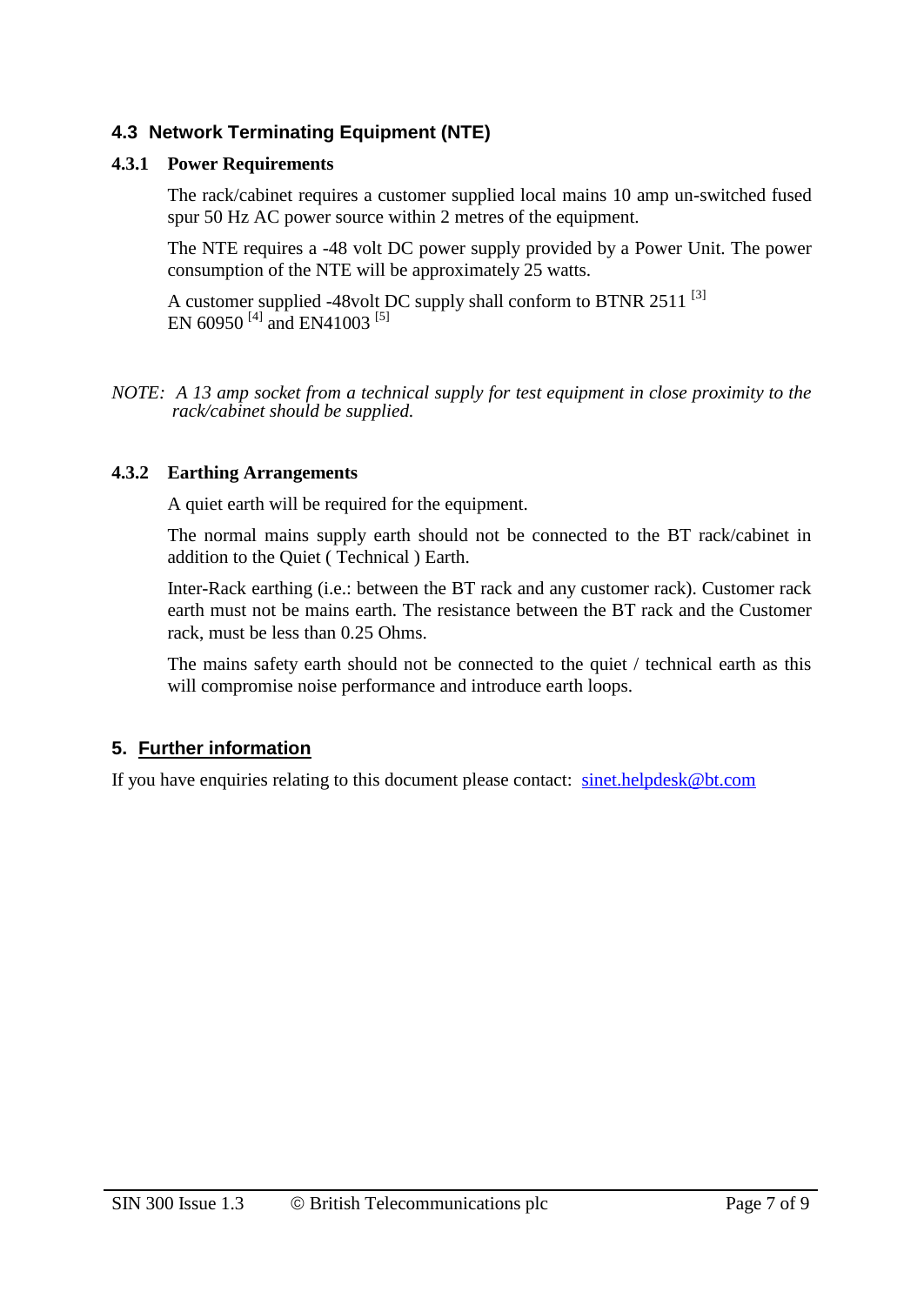# **6. References**

# **ITU-T Recommendations**

| $\lceil 1 \rceil$ | G.712 | Digital Transmission Systems - Terminal equipments - Coding of<br>analogue signals by pulse code modulation.                       |
|-------------------|-------|------------------------------------------------------------------------------------------------------------------------------------|
| $[2]$             | V.24  | List of Definitions for interchange circuits between data terminal<br>equipment (DTE) and data circuit-terminating equipment (DCE) |

# **British Telecom Network Requirements**

| <b>BTNR 2511</b> | <b>British Telecom Network Requirements Interface of</b>   |
|------------------|------------------------------------------------------------|
|                  | Telecommunications Equipment - Nominal 48 Volt negative DC |
|                  | power Supply                                               |

# **British Standards**

| [4]               | BS EN 60950   Safety of information technology equipment, including electrical<br>business equipment.   |
|-------------------|---------------------------------------------------------------------------------------------------------|
| $\lceil 5 \rceil$ | BS EN 41003   Particular safety requirements for equipment connected to<br>telecommunications networks. |

# **7. Glossary**

| <b>BTNR</b>         | <b>British Telecom Network Requirements</b>                                                                                                                       |
|---------------------|-------------------------------------------------------------------------------------------------------------------------------------------------------------------|
| D-type              | Computer / Broadcast industry standard connector                                                                                                                  |
| <b>ITU-T</b>        | International Telecommunications Union - Telecommunications<br>standardisation section (formerly CCITT)                                                           |
| <b>NTE</b>          | <b>Network Terminating Equipment</b>                                                                                                                              |
| <b>RS 232</b>       | Physical Interface electrically Unbalanced allowing data exchange to ITU-V.24                                                                                     |
| <b>RS</b> 422       | Physical Interface electrically Balanced allowing data exchange to ITU-V.24                                                                                       |
| <b>SIN</b>          | <b>Suppliers' Information Note</b>                                                                                                                                |
| Technical<br>Supply | A quiet /filtered mains supply                                                                                                                                    |
| V.24                | short form of : ITU-T V24 - List of Definitions for interchange circuits<br>between data terminal equipment (DTE) and data circuit-terminating<br>equipment (DCE) |